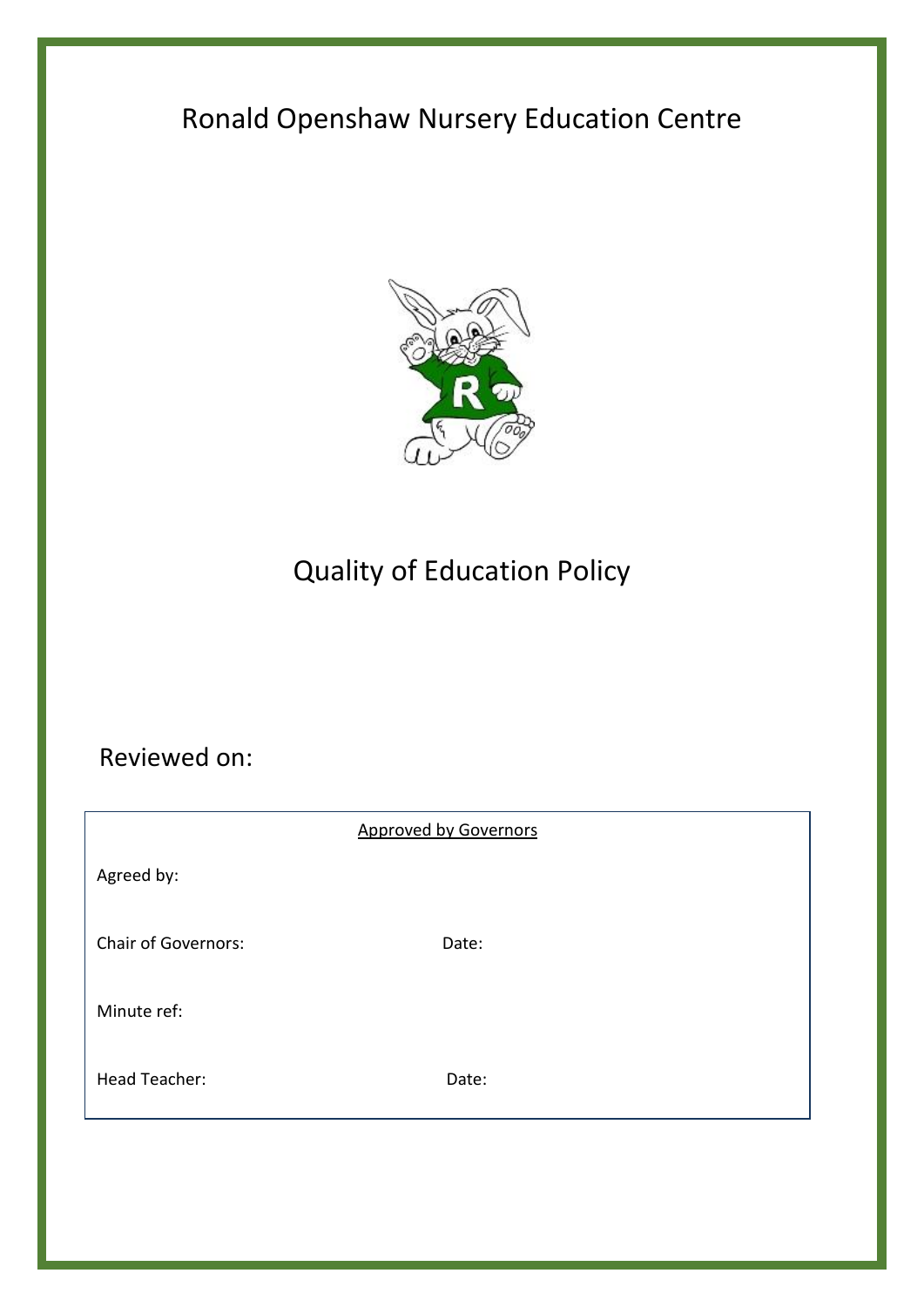# **Why do we need a quality of Education policy? (Intention)**

The rationale behind this policy is linked with the mission of RONEC which is: **Play Your Way to Success**. This means providing opportunities for every child to learn through play

We aim to do this by:

- Building on the expertise of families and engaging them to support us in our role because working together will have a positive impact on outcomes for their child. We provide opportunities for discussing progress, engaging in homework, participating in workshops and being involved in all aspects of nursery school life to enable better relationships to develop between staff and families.
- Providing a qualified and experienced staff team to deliver the early years foundation stage curriculum in a child-centred and child-led way ensuring that all learning is matched by expert teaching.
- Enabling all children to be confident, independent learners by providing quality teaching through hands-on experiences, supporting language development, self-selection and sustained shared thinking, for children to be successful learners in the early years foundation stage.
- Providing a fun, warm and welcoming environment for children and their families and others who visit the setting because we want children to love coming to school!
- Providing a safe and secure place to learn because this is where children learn best and families will feel confident that their child is safe even when they are learning to take risks. Time and space is given to all children to develop at their own pace.
- Maintaining an inclusive environment because every child has the right to go to school and learn in a safe secure environment! So we provide the appropriate and support to make this happen, irrespective of disability, sex, sexual orientation, gender, /gender reassignment, race, and religion/belief. We believe diversity enriches the environment so we respect and celebrate different cultures and languages. We carefully differentiate what we do so all children can challenge themselves and succeed.
- Learning from and sharing quality practice across the Early Years sector because we are passionate about the importance of quality teaching in the Early Years to benefit ALL children in Newham. We are always keen to seize opportunities that allow us to develop professionally and share what has worked well for us with other professionals across the sector.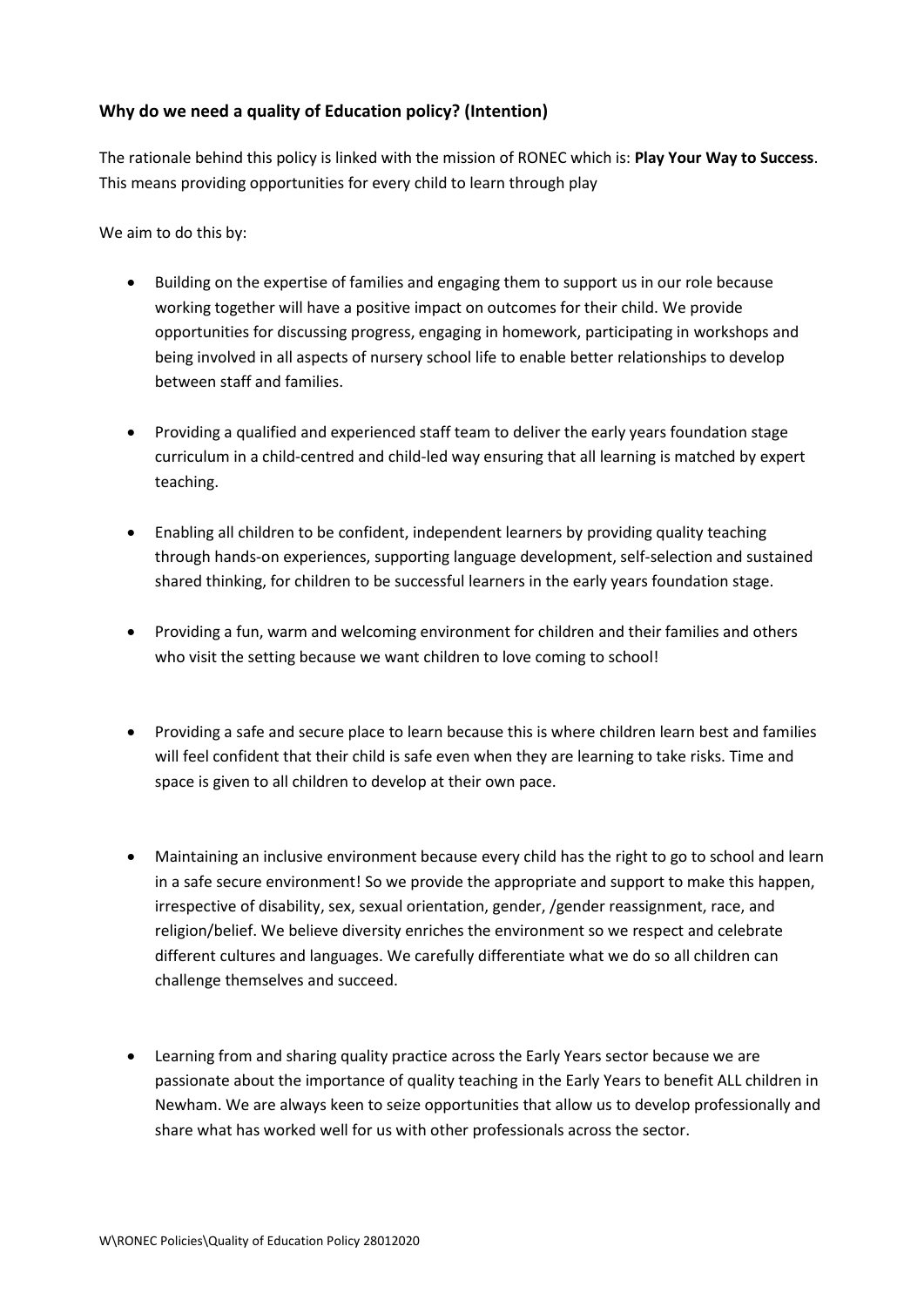### **WHAT DO WE WANT FROM OUR POLICY?**

This policy will provide information and guidance about:

- 1. EYFS Curriculum, Moment 2 Moment learning, 2 year old provision, the calendar and topics, cultural capital, Forest School , SEND
- 2. Assessment and tracking data 2a Observations
- 3. Staff reflection Meetings Yearly reflection
- 4. What will the impact of the curriculum be on the children?
- 5. Curriculum appendices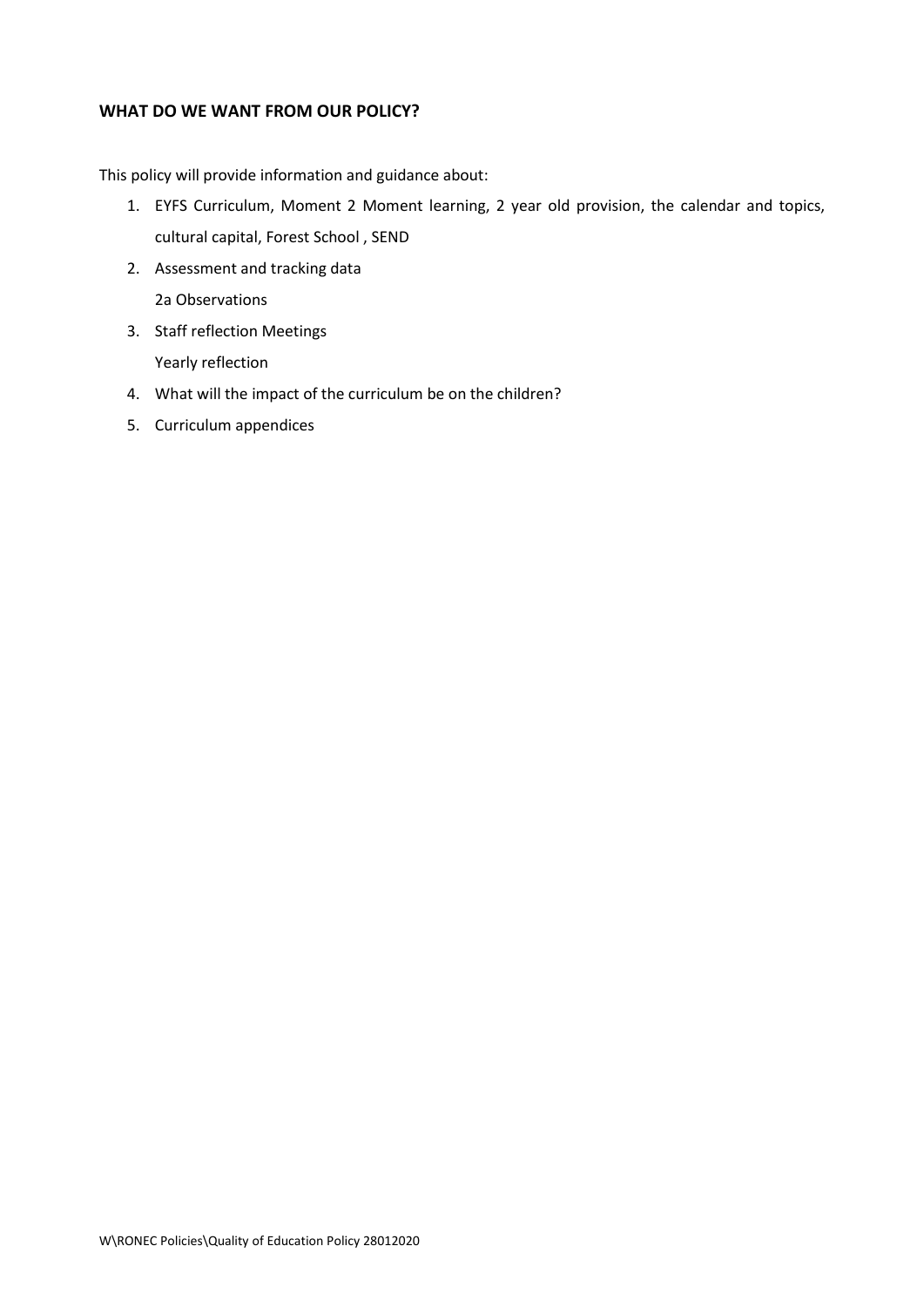## **How do we put this into practice? (Implementation)**

#### **1. EYFS Curriculum**

We use the EYFS curriculum as the over aching guide to ensure coverage across the curriculum. Ensuring the children are fully assessed in the Prime areas and Specific areas. At RONEC we understand that prime areas of the EYFS are the backbone of all children's learning.

#### **Prime Areas**

- **Personal Social and Emotional Development**. This area subdivides into 3 subsections which are; Making Relationships, Self confidence and Self Awareness and Managing feelings and behaviour. (See Appendix 1)
- **Physical Development.** This area subdivides into 2 subsections which are; Moving and handling, health and self care. **(see Appendix 2)**
- **Communication and Language.** This area subdivides into 3 subsections which are Listening and attention, Understanding and Speaking. (See appendix 3a and 3b)

#### **Specific Areas**

- **Literacy.** This area subdivides into 2 subsections which are; reading and writing. (See appendix 4a and 4b)
- **Mathematics.** This area subdivides into 2 subsections which are; Number and Shape Space and Measure (See appendix 5)
- **Understanding the World.** This area subdivides into 3 subsections which are; People and Communities, The World and Technology (See appendix 6)
- **Expressive art and Designs.** This area subdivides into 2 subsections which are; Media and Materials, Being Imaginative (See appendix 7)

### **1.1. Moment 2 Moment teaching and learning**

At RONEC we prepare all children for the next moment in their learning, based on what children are interested in and what they know. Using continuous provision the adults interact with the child to consolidate their learning and help build their knowledge and skills to ensure progression. Adults judge when it is appropriate and sensitively teach something new or introduce an extendable moment or create a level of challenge as appropriate. -

### **1.2. Two year old provision:**

All two year olds have a two year progress check. This is a statutory requirement, which was introduced to check on the progress in the prime areas of the Early Years Foundation Stage. The progress check was introduced to enable earlier identification of development needs so that additional support can be put into place if required.

At RONEC our two year old room is set out to best support the children at the beginning of their journey at nursery. The children have access to continuous provision in a slightly different way to the children in the larger nursery. There are a number of opportunities for children to lead their own learning but there are, however, a number of instances when the adults will use both the continuous provision and the enhancements to demonstrate to the children, which activities are available. This support and guidance helps during the children's transition into the larger nursery.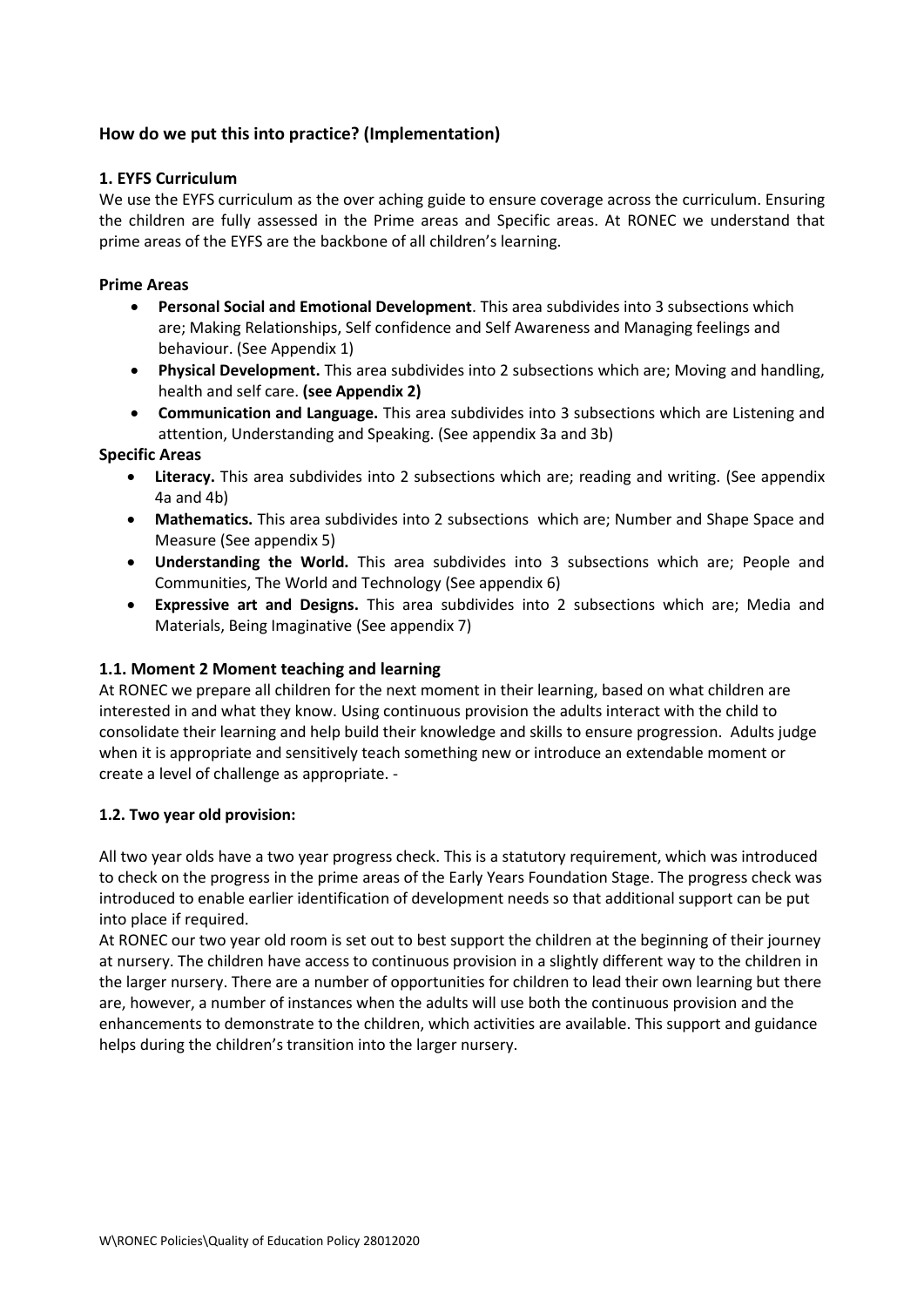### **1.3. Forest School**

At RONEC we embrace the ethos of Forest School as an opportunity for child-led learning through play, with a focus on the development of the whole child (physically, socially, emotionally, intellectually and spiritually).

#### **Physically**

Regular trips to the forest provide a vast and interesting space to run, climb and jump (especially into dry leaves to hear the 'scrunch'!), to push the boundaries and take risks, to cut wood with real tools and manipulate clips to build tents. When back at nursery wood can be used to make a real camp fire to cook snacks! The senses can be used to explore mud and manipulate tools, string and sticks for example tying knots, making mud pies and back in the nursery there is a whole mud kitchen to extend this exploration.

#### **Socially**

Regular trips to the forest are great to share with friends, working co-operatively and collaborating to solve problems. These skills can be brought back to nursery and put to excellent use when participating in turn taking, sharing knowledge and experiences and being aware of the needs of others.

#### **Emotionally**

Regular trips to the forest encourage children to welcome new experiences with confidence. They allow children to build up a familiarity with one site and let them voice our fears (all those trees can be a bit scary at first). They provide opportunities to show how much children care for their friends by the way they help them and work together. When back at nursery these are really important skills.

#### **Intellectually**

Regular trips to the forest

- give children time and space to explore on a much larger scale than in the nursery
- encourage children to be creative and develop critical thinking which they will bring back and apply to new situations
- encourage active learning through hands-on experience in the natural world- something which is echoed in our choice of natural resources in the nursery.
- allow children to create imaginative stories that can be built on each time they visit the site and bring these tales back to share at nursery
- encourage collections of sticks that can be used to create lots of things such as small shelters, making a special spot for each person, making trails to follow, creating 'transient' art. We can bring back resources to continue this at nursery.
- are a perfect time to create bird feeders using twigs and 'cheerios' and we can hang some of these in the nursery garden to help our birdwatching skills
- are a great place to hunt for minibeasts as there are so many more than in the nursery garden
- create opportunities for evaluations; this encourages children to talk about what they have learnt and is a lifelong skill

#### **Spiritually**

Regular trips to the forest help children understand about sharing the earth with other creatures and why we have a duty to take care of it. The vast scale and wide range of natural features inspires genuine 'awe and wonder' and children can hug a tree and share their thoughts in privacy.

### **1.4. The Calendar and Topics**

Although we use a 'Moment to Moment' approach to ensure that children are exposed to a broad range of experiences there will still be occasional topic work. At the start of each academic year the Middle Management Team (MMT) will meet to discuss key events for the year. This can include topics, religious and cultural events and national celebration days such as National Family Day etc. Staff will be allocated a responsibility and will make a plan for the event which is shared with all staff.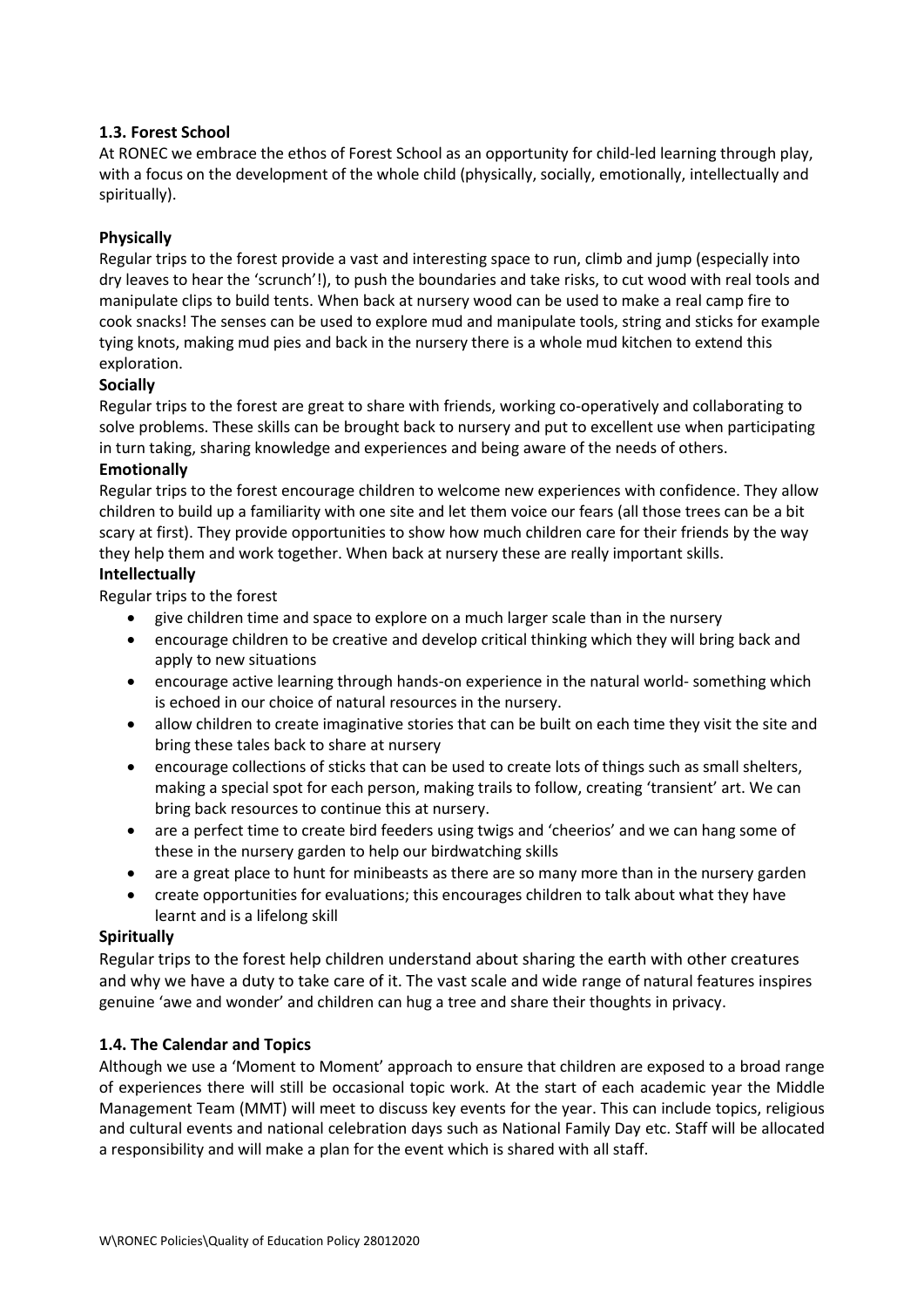### **1.5 Reading and Developing a Love of Books/ core books**

At RONEC we are deeply committed to ensuring that our children are well equipped with the skills they need ready for the next stage of their education. We believe that children's language and imaginative skills are greatly developed through their knowledge of nursery rhymes and high quality reading books. We have a wide range of books available in all areas of the school for the children to enjoy. Additionally, we use a 'core book' approach. Core books are chosen carefully for their quality of text and illustrations, cover several areas of the curriculum and are focused on for a term. Children learn through repetition and the books are read several times each week both during session times and story time.

We have chosen books that are repetitive, predictable and often feature rhyme. This makes it easier for children to join in with so that the experience of reading becomes interactive and the children begin to learn the story as they are read to. We have also selected books that foster the children's interests and help them to gain knowledge of the world around them. Children are quick to have their favourite books and soon become confident early readers able to recite stories word for word.

### **1.6. Cultural capital at RONEC**

Cultural capital is the essential knowledge that children need to prepare for their future success. All children come to the nursery with different experiences.

Children are provided with other experiences that enhance their understanding of the world around them

These include;

- Having a specialist music teacher and a developmental movement and dance teacher. A strong emphasis on music helps to develop communication skills for SEND children.
- Looking after and interacting with nursery pets
- Swimming
- Walks in the local area
- Visit to local parks
- Farm visits
- Shops
- Museums
- Cinemas
- Theatres
- Places of worship
- We teach children about sustainable living by growing vegetables and recycling (We are replacing most plastic toys with more natural resources in the nursery)

**1.6a** The Ethnic Minority Achievement (EMA) role is very important at RONEC, children from different backgrounds are supported to ensure they progress at the same rate as their peers. Special activities are set up by the EMA lead to support parents and their children. The activities include; family days, out and about groups and coffee mornings

### **1.7. SEND**

At RONEC we believe that every child has the right to excellent play based education which is carefully planned to meet their own abilities/disabilities, so that each child can achieve the best of their potential.

Children with SEND are identified in different ways; they include parental concerns, staff concerns, outside agencies and through our assessment tracking system.

When a Keyworker has concerns about a child's development or other welfare needs they are brought to the half termly Forum and Provision Mapping meeting. Their needs can be discussed with all of the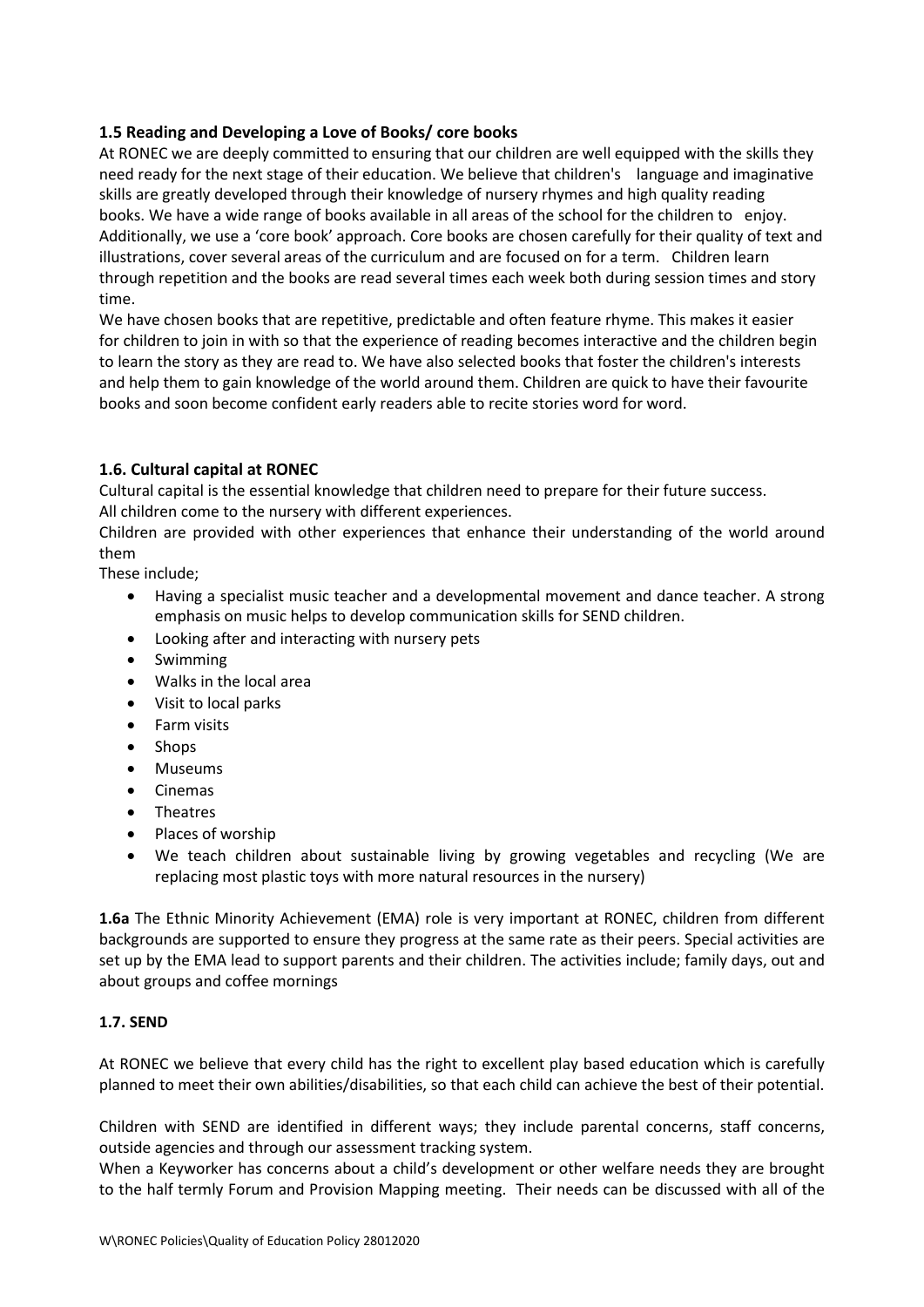adults in the setting who come into contact with the child and appropriate next steps can be actioned. This may take the form of allocating the child a space in one of our intervention groups or referring to an outside agency.

Children will be carefully assessed by the SENDCo, Class Teacher and Key Worker to decide how much support is needed. Parents are part of this decision making through Support Plan meetings, where their views are valued and recorded. As a child's primary educator, information parents and carers hold is essential to their child reaching their full potential. When a parent requests it, an 'Education, Health and Care Plan' (EHCP) is applied for to formalise the level of support a child will receive at nursery.

Continuous provision and topic activities are carefully planned to be accessible to all learners and staff are trained to adapt them to meet the child's needs.

# **2. Assessment and Tracking Data**

Assessment information is used formatively to ensure children's proficiency and progress. Through the use of 'Moment to Moment' teaching and learning we are continually observing and assessing each child, this is done termly through their special weeks as well as on going practitioner lead knowledge. The assessment process is made up of:

- Home visits where information is collected from the parent/s about the child's interests, likes and dislikes and key areas of development.
- Initial assessment, completed after the first ten sessions in nursery in all seven areas of the EYFS curriculum for the children in their last year of nursery (N2) and the prime areas for the children who will return the following year (N0-N1).
- Special books, where observations and work samples aim to demonstrate progress over time and draws out the deeper learning taking place.
- Conferencing, with the child around the contents of the Special Book, encouraging selfreflection (metacognition and self-regulation).
- Special Week reviews, where the key worker meets formally with the parent/carers for dialogue about the child's learning and wellbeing and where they will both agree on the child's next steps.

At the end of each term, the key person will make summative assessments based on all the information they have collected throughout the term, as well as the professional's judgements. This will be recorded on the insight tracking system.

At each stage of summative assessment, the information is moderated to ensure quality, consistency and accuracy. This comprises of both in-school moderation and inter-school moderation. (See assessment policy for more details). On transition a report is written which details a child's attainment.

At the end of the school year a final analysis of assessment information is used for summative and evaluative purposes:

- We consider what judgements can we make about the quality of the curriculum, and of teaching, based on outcomes for children
- This information informs the Self Evaluation Form (SEF) for the school year identifying areas of challenge. This informs the School Improvement Plan (SIP) by identifying areas for development.

### **2a. Observations**

Observations remain a key part of assessing a child's learning and development. At RONEC we take photos and write on observation stickers which are then recorded in the child's special book by their key worker and support samples of work. These significant moments of learning are linked to the EYFS curriculum areas and/or the characteristics of effective learning. Observations are taken respectfully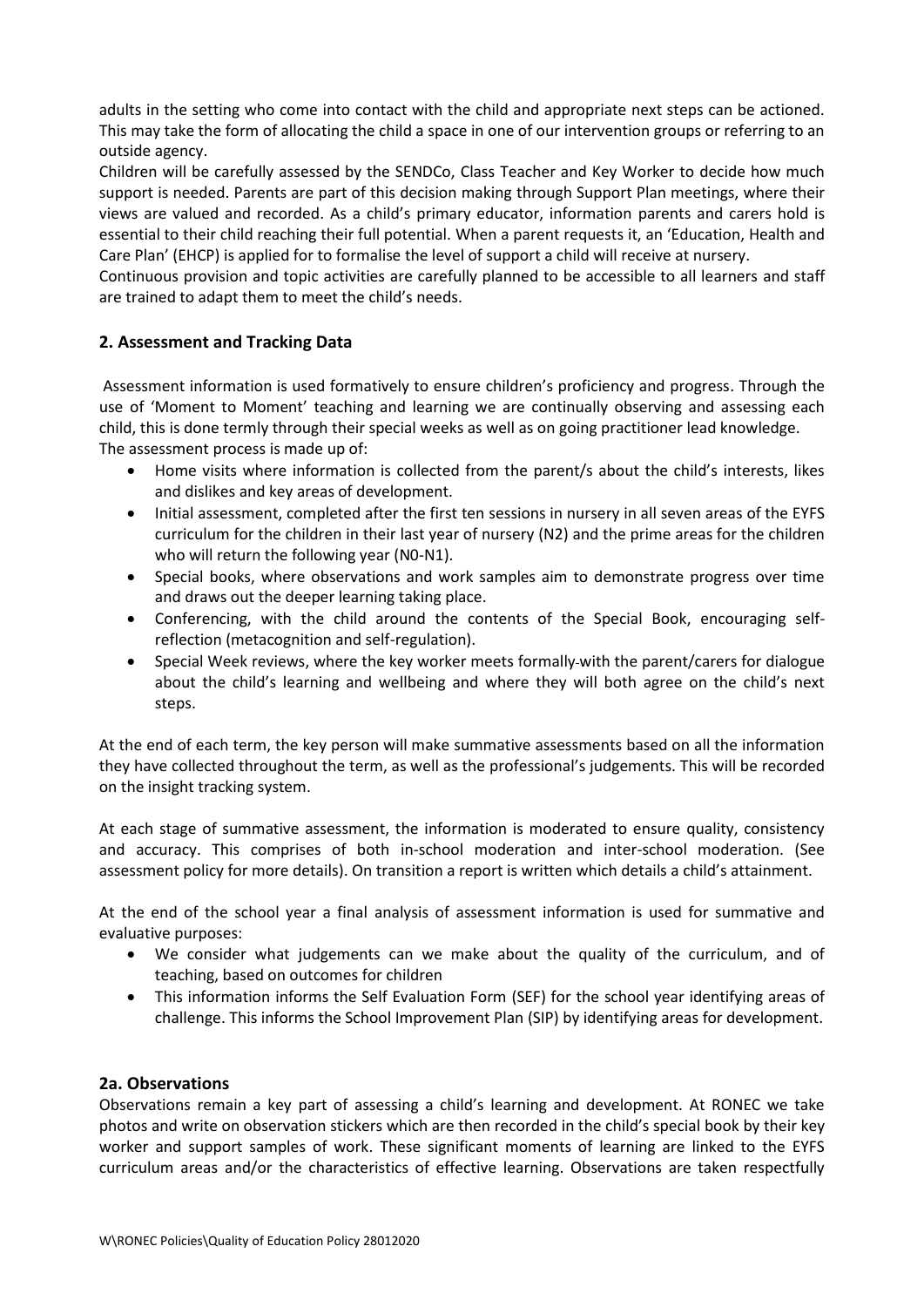without interrupting the child's concentration or substitute for quality interaction between the adult and the child.

- All teachable moments will be recorded on individual observations for the child's special book. Key teachable moments for different areas will be recorded on the daily reflections sheets. All 'teachable and extendable moments' are highlighted in yellow.
- The Child's Special Book provides the Key Workers with the opportunity to cross reference judgements they make on each child's learning with observations and notes. Each record has the 'Characteristics of Effective Learning' as well as all curriculum areas of learning, allowing the key worker to date when the child has confidently achieved this and is now working towards the next developmental stage. This whole process helps the key worker to determine the expected progress of the child which is then recorded onto our assessment and progress tracking tool (INSIGHT).

#### **3. Reflections:**

#### **3a. Daily reflections:** *Short Term*

At the end of each day staff feed-back as a team and share key points and teachable moments from each area of the nursery.

#### **3b. Term reflections –** *Mid Term*

At the end of each term, all the reflection sheets will be collected and reviewed by the assessment lead. Reflections must be completed by all practitioners in the nursery. They should be concise, informative and based on the teaching and learning that has taken place. Staff write their names next to their reflections and annotate with the curriculum areas of learning. Any issues arising from a term's learning experiences will be raised at the earliest MMT meeting or with individual Class Teachers

#### **3c. Yearly Reflection -** *Long Term*

Each term's reflection sheets will then be placed in the M2M reflection folder (located in the PPA room lockable cupboard). At the end of the school year, teams will evaluate together, drawing out areas which have been covered and have that the data shows progress will be reflected in the School Evaluation Form (SEF). With the areas which may have scored low when looking at the children's data. Plans can then be made for the next academic year based on this information and this will be reflected in the School Improvement Plan (SIP).

### **4. What will the impact of the curriculum be on the children?**

### **Attainment and progress**

Children are monitored from their baseline to ensure progress across the curriculum.

At the end of their time at Ronald Openshaw each child, depending on their ability or background, will have developed detailed knowledge and skills across the EYFS curriculum and as a result will be working at expected level or above. This will be reflected in the collected data. Our children will be equipped with the skills to be resilient, emotionally developed, independent learners and have positive attitudes towards learning, which will take them into the next stage of education successfully.

#### **4. Evaluate and Review the Policy**

The policy will be available on the school website. Staff, Governors, students and volunteers will be provided with a copy of the policy on their induction. It is the responsibility of the post holder for 'The Quality of Education' to review this policy every three years. Curriculum appendices may be reviewed annually.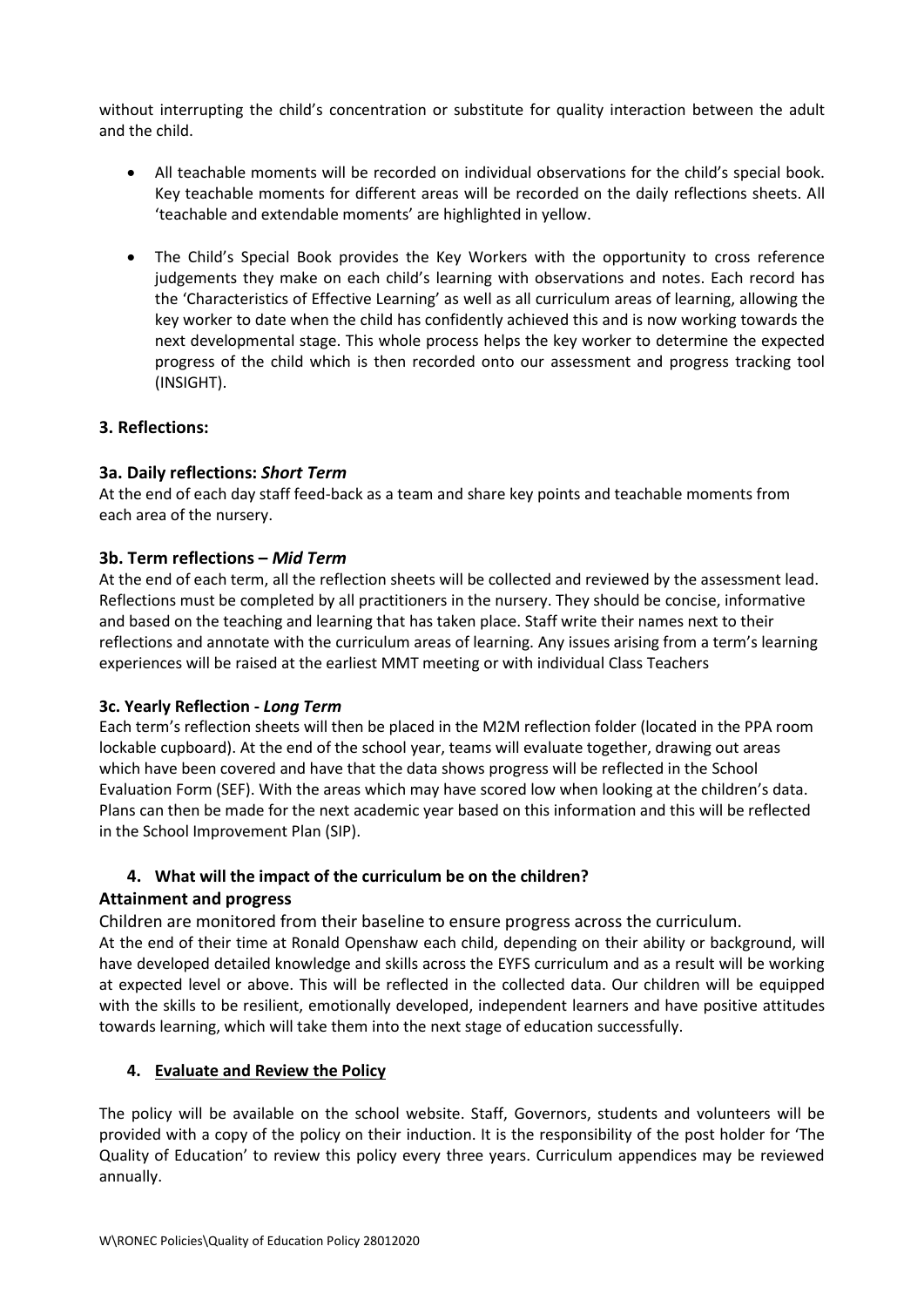|  | Appendix 1: Curriculum area | <b>Personal Social and Emotional Development</b> |
|--|-----------------------------|--------------------------------------------------|
|--|-----------------------------|--------------------------------------------------|

**Background:** Children are encouraged to be independent learners. The nursery is set up for 'continuous provision' so that children become familiar and confident with the available resources. The open-plan design ensures that children can access activities across the whole nursery, indoors and outdoors at any time during the session. Staff observe and interact with children acknowledging when it is time to move their learning on by enhancing opportunities.

Children are encouraged to interact positively with their peers and staff model key vocabulary essential for this, running through every activity and opportunity. Maybe – The nursery has some key behavioural expectations which are encapsulated into our 'Golden Rules'. Which are;

- Use your words
- Listening ears
- Walking feet
- Put it away
- Be a good friend
- Kind hands
- Wait for your turn
- Have fun

Developing positive relationships: between keyworkers and family, between keyworker and child, between peers.

By modeling key vocabulary and supporting positive interactions and developing good listening skills to ensure children feel valued and confident.

Providing a range of activities through continuous provision that;

- challenge children's learning
- encourage them to try new activities
- allow for sensitive adult interaction: when to intervene, how to 'scaffold' and when to withdraw.
- encourage parents to get involved in their children's learning

| <b>Continuous provision opportunities</b>                                                                         | <b>Group time opportunities</b>                                                                                                                                                                                                                                                                                           |
|-------------------------------------------------------------------------------------------------------------------|---------------------------------------------------------------------------------------------------------------------------------------------------------------------------------------------------------------------------------------------------------------------------------------------------------------------------|
| role play/home corner<br>$\bullet$<br>turn taking opportunities<br>$\bullet$<br>trips out of nursery<br>$\bullet$ | Circle time turn taking games e.g. roll a<br>$\bullet$<br>ball to a friend, pass the teddy etc.<br>SEAL: Every session starts with a run<br>$\bullet$<br>through the 'rules' which are;<br>Eyes are for looking<br>Ears are for listening<br>Mouth is for speaking (when it is your<br>turn)<br>Brain is for thinking and |
| Hand on lap to concentrate.<br><b>Targeted opportunities:</b> Forest school and other trips out the nursery       |                                                                                                                                                                                                                                                                                                                           |

W\RONEC Policies\Quality of Education Policy 28012020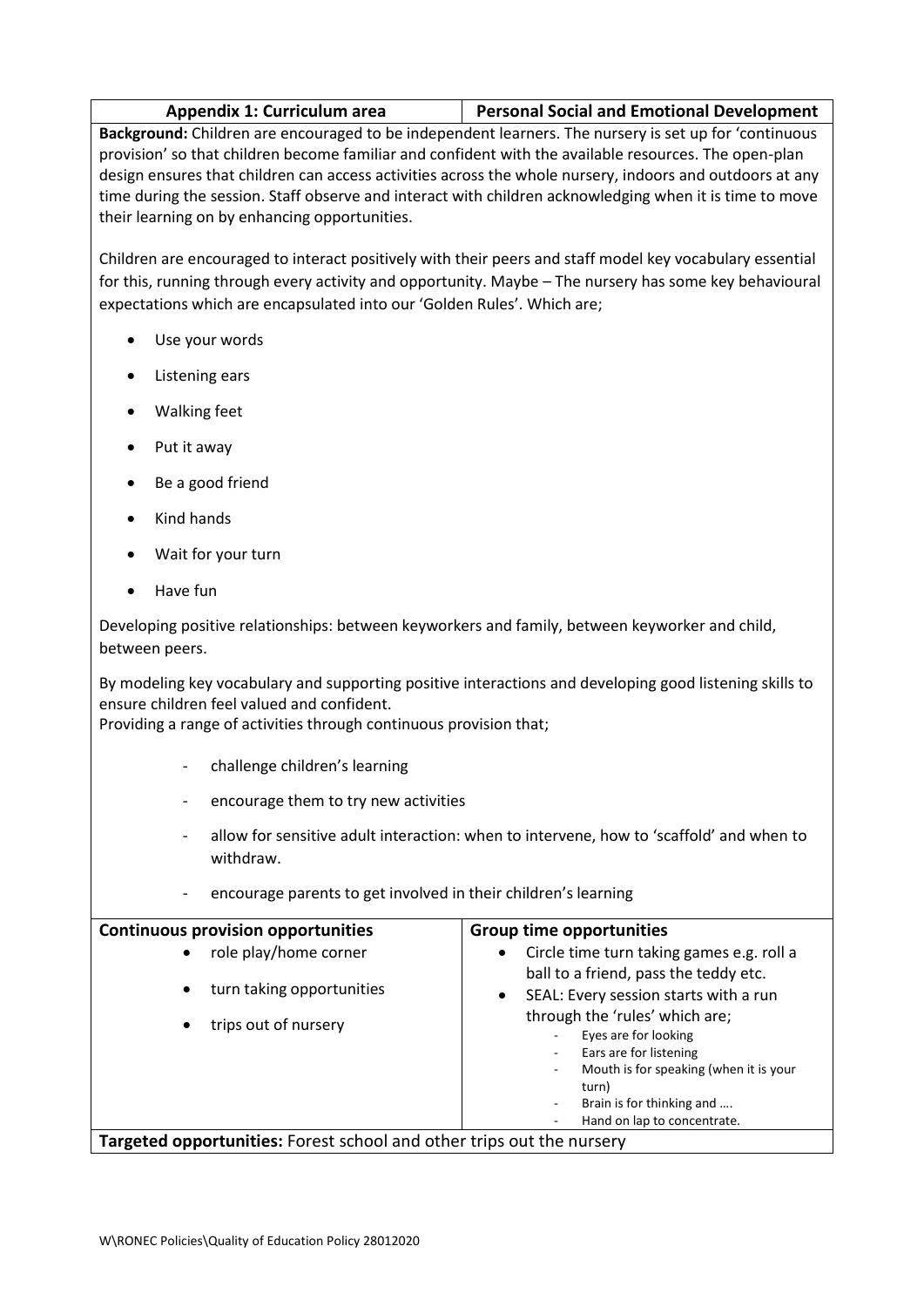| <b>Appendix 2: Curriculum area</b> | <b>Physical Development</b> |
|------------------------------------|-----------------------------|
|------------------------------------|-----------------------------|

#### **Background:**

Children have a great desire to express themselves through their bodies. It is important that children's physical development is supported so they can develop control over their bodies, physical skill and confidence. There must be a physical environment that encouraged children to explore and have confidence to take risks whilst developing an understanding of how to have regard for their own and other's safety. We aim to offer a wide range of challenging experiences building on what children already enjoy, know and can do. By providing opportunities for children to develop their coordination, control and movement, children can understand the importance of physical activity.

Children's safety is of paramount importance and staff are aware of safety issues particularly when children are using tools and accessing climbing equipment. Staff must complete and update risk assessments regularly.

Staff are mindful of inclusive practice and ensure the availability of appropriate activities, both indoors and outdoors, to meet the needs of all learners.

#### **Continuous provision opportunities:**

- High climbing structures both fixed and mobile ones that can be set up with the help of children. The mobile climbing can be set up at different heights to create a level of challenge.
- Many specific manipulative/ fine motor skill resources e.g. scissor block, messy play, and *core fine motor activities e.g. dough, threading, tools*

The nursery also has a selection of specific resources to support different physical needs. Examples include:

- Chunky pencils/chalk (to suit developing grips)
- Lego, duplo and large lego construction (developing fine motor skills)
- Chunky threading buttons (developing fine motor skills and eye/hand coordination)
- Light and sound toys (visual/aural discrimination)
- Swings to support sensory development indoors and outdoors.
- Indoor sensory integration room to develop proprioception and vestibular senses.
- Use of the wood work bench (real tools)

Health and self-care:

- staff encourage children to pull up/down clothes when using the toilet or changing.
- Staff should encourage children to put own coats on/off
- Provide healthy snacks

- Reading stories where children are encouraged to move and participate
- Movement sessions
- Singing rhymes that encourage big movement and small movement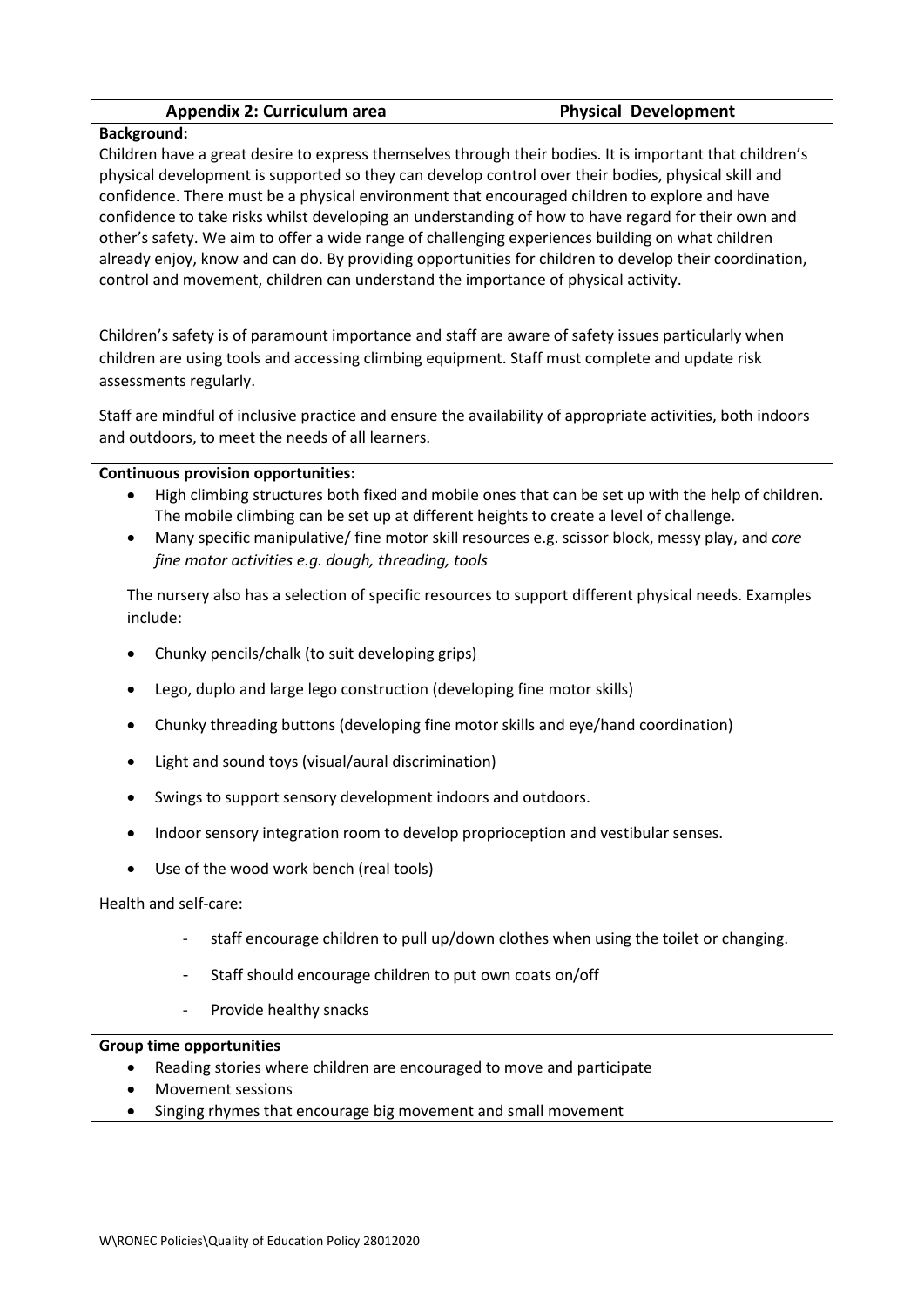| <b>Appendix 3: Curriculum area</b> | Communication and language: speaking and |
|------------------------------------|------------------------------------------|
|                                    | listening                                |

**Background: communication and language-** conversation is at the very heart of the curriculum oral language development is particularly important for interactions, social relationships and friendships and building a sense of belonging. We aim to develop children's language skills by directly interacting with them and indirectly by creating an environment which is rich in learning stimuli.

**Background: speaking and listening-**It is important to give children the choice of whether to speak or not to speak. While encouraging them to communicate verbally we must also give value to other forms of non-verbal communication such as body language, symbols or sign language, e.g. Signalong. This will empower those who are not ready to, or cannot speak yet. It is also important to give time for children to respond, as they may need a considerable pause in which to formulate their ideas of the words with which to respond.

Adults have a vital role to play as models for speaking and listening

- "Attending", whereby the adult gives commentary on the actions, is a useful tool for encouraging speech.
- Grammatical errors should not be openly corrected but repeated in an alternative form by the adult model.
- Adults listen to children and ask questions appropriate to the situation and individual, openended questions give children the scope to think and respond based on their own ideas whereas closed questions allow for yes/no responses.
- Sign –a- long is the preferred signing system for Newham schools. It is used along with the spoken word. Staff have access to relevant training.
- Language is portrayed as fun through the use of rhymes, repeating sounds and visual resources as well as through language games.

#### **Continuous provision opportunities:**

We ensure that children have access to communication and language at all times by providing:

- Staff modelling
- Language rich environment rich (*See appendix 4.)*
- Ensuring the language a child brings from home is valued by encouraging children to use home language in nursery where possible, parent can are a very good resource and can be used to support the children. Staff can further support this by learning words/phrases/songs in children's home languages to share with all children.

#### **Group time opportunities**

- sharing experience during group time e.g. what we did at the weekend
- talking about what we have done during the session
- taking turns to share our likes and dislikes
- making up our own stories using props
- singing songs and rhymes

#### **Target opportunities**

- Opportunities to practice turn taking in conversations and games are provided
- Recording equipment can be used to support language development and confidence.
- Communication can be augmented by the use of a Big Mack Communicator, photo cards or Board maker, objects of reference, TAP PAC, music interaction and developmental movement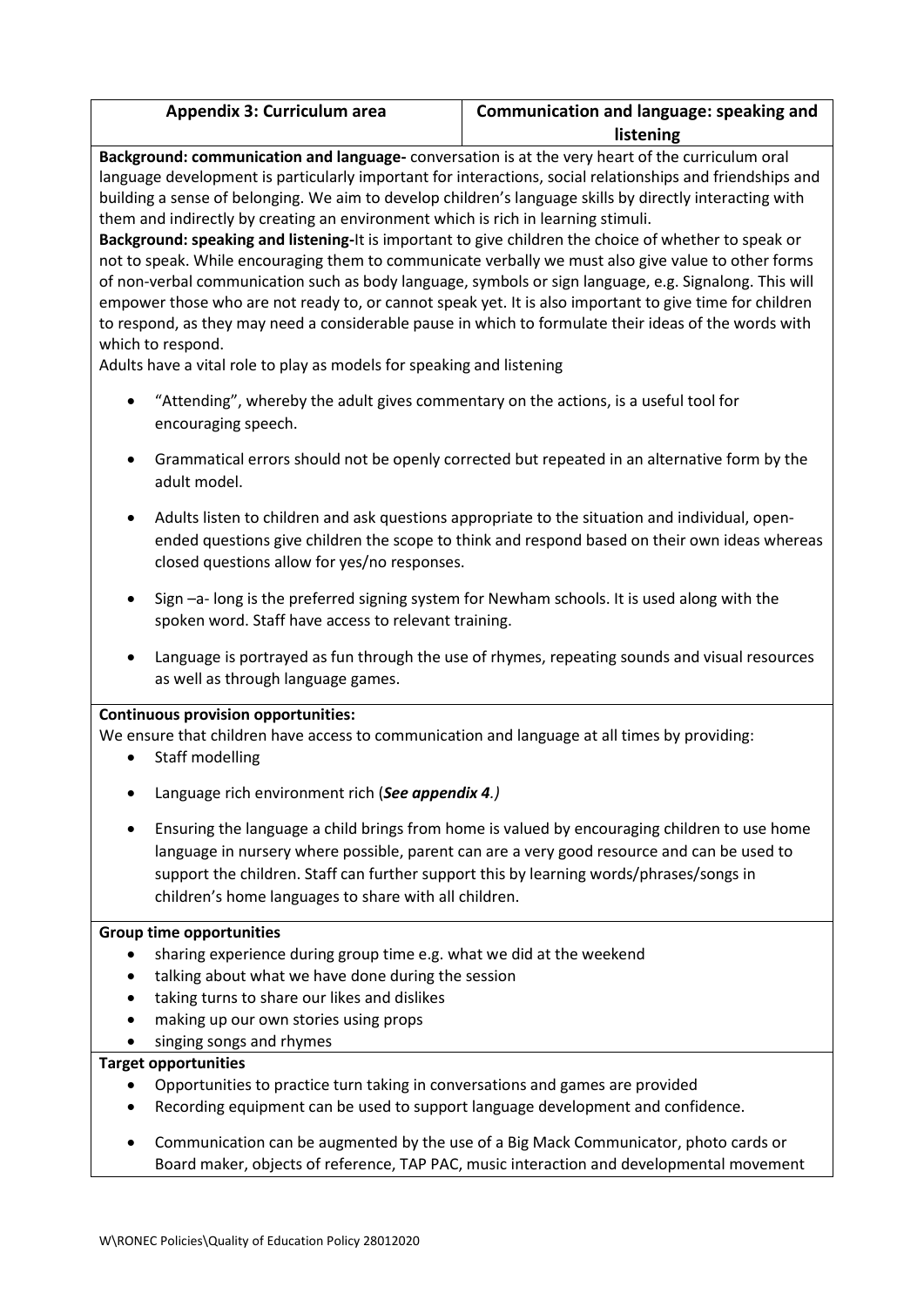sessions

- Support groups are available for children identified with additional needs.
- Specialist interventions for small group work and 1:1 e.g. music interaction, Box Clever, Bright Sparks and Forest School.
- The time, resources and support necessary for children with English as an Additional Language (EAL) or SEND to ensure they have equality of access and opportunities. For example Elmer is used as one of our home loans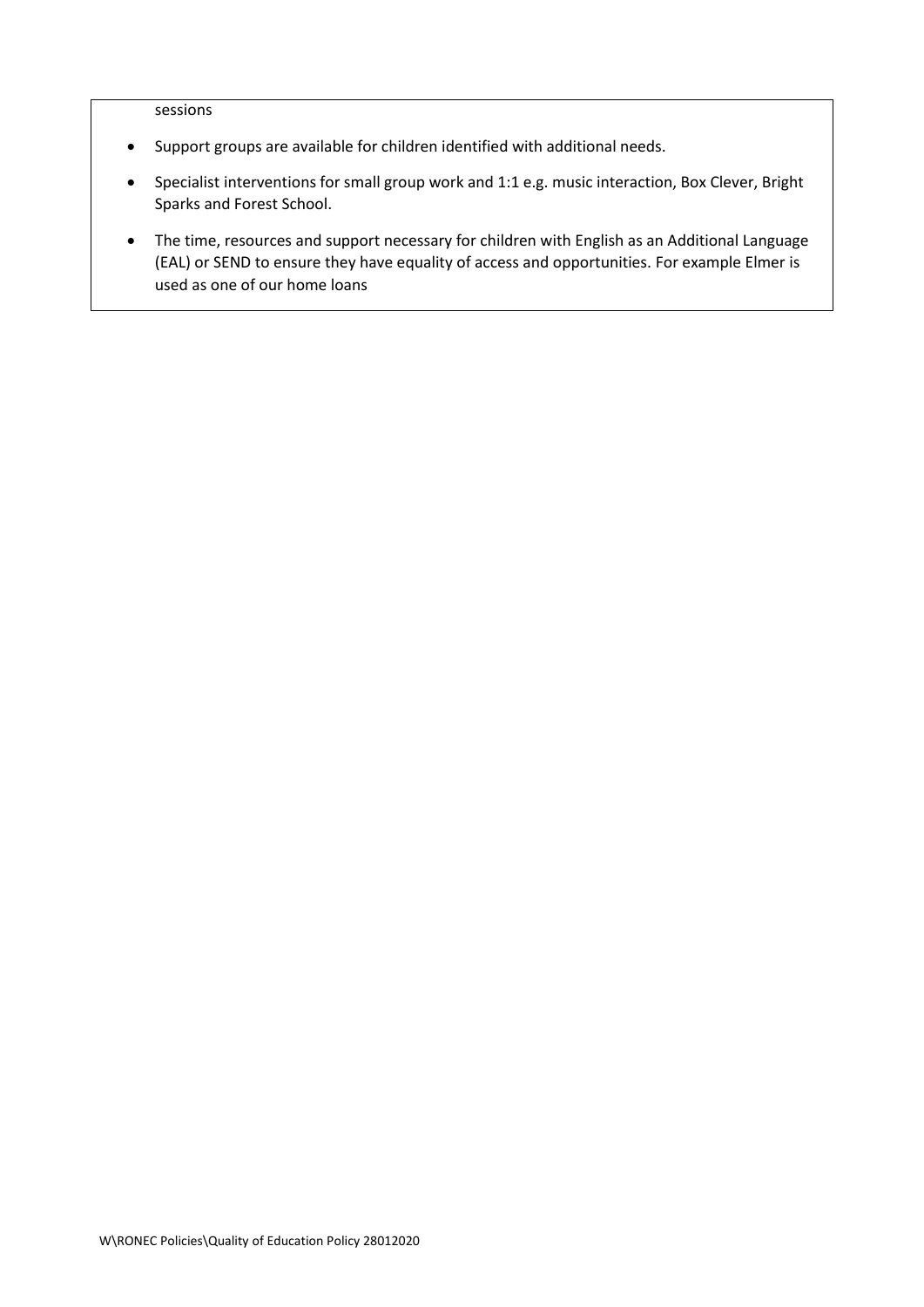| <b>Literacy: Reading and Writing</b><br>Appendix 4: Curriculum area                                  |                                                                                               |  |
|------------------------------------------------------------------------------------------------------|-----------------------------------------------------------------------------------------------|--|
| Background: Reading consists of two dimensions word reading and comprehension (both listening and    |                                                                                               |  |
| attention). It is important to develop both aspects. Good language comprehension, necessary for both |                                                                                               |  |
| reading and writing, draws from linguistic knowledge and knowledge of the world. By listening and    |                                                                                               |  |
| talking about stories, rhymes, poems, and non-fiction books children develop the knowledge of        |                                                                                               |  |
| themselves and the world in which they live.                                                         |                                                                                               |  |
| Writing involves articulating ideas and structuring them in speech and writing.                      |                                                                                               |  |
| Continuous provision opportunities for reading                                                       |                                                                                               |  |
| $\bullet$                                                                                            | The nursery displays, resources and books provide many examples of illustrations and          |  |
|                                                                                                      | print from a variety of cultures and in a variety of languages including labels, leaflets, or |  |
| other forms of environmental print.                                                                  |                                                                                               |  |
|                                                                                                      |                                                                                               |  |
| $\bullet$                                                                                            | Children have opportunities to recognize their names through name card, on their coat         |  |
|                                                                                                      | pegs etc. including their second name where appropriate, drawing and attention to the         |  |
| initial sounds of their names.                                                                       |                                                                                               |  |
|                                                                                                      |                                                                                               |  |
| $\bullet$                                                                                            | Children must have daily opportunities to look at books, listen to and join in with           |  |
| stories, books in groups and independently, verbally or recorded.                                    |                                                                                               |  |
| $\bullet$                                                                                            | Core books have been selected to support familiarity through high quality cross               |  |
|                                                                                                      | curricular stories. The books are shared across the nursery at the same time and are          |  |
| embedded in the provision. Copies of core books can be found in each book box. Story                 |                                                                                               |  |
| packs, including props are available to extend these experiences and parents are                     |                                                                                               |  |
| informed of these choices.                                                                           |                                                                                               |  |
|                                                                                                      |                                                                                               |  |
| $\bullet$                                                                                            | There is a book box in every room containing a variety of fact, fiction and poetry books      |  |
| for children to access independently                                                                 |                                                                                               |  |
|                                                                                                      |                                                                                               |  |
| Books are available in the garden<br>$\bullet$                                                       |                                                                                               |  |
| $\bullet$                                                                                            | All children have the opportunity to take home a book each week from the home library         |  |
|                                                                                                      | to share with their family members who are supported through an information sheet.            |  |
| Continuous provision opportunities for writing:                                                      |                                                                                               |  |
| Children have access                                                                                 |                                                                                               |  |
|                                                                                                      |                                                                                               |  |
|                                                                                                      | to activities that require fine motor control and eye-hand coordination such as sewing,       |  |
| threading, throwing, catching, manipulating tactile materials etc.                                   |                                                                                               |  |
| ٠                                                                                                    | Opportunities for mark making such as painting, printing, drawing, writing, marking           |  |
|                                                                                                      | tactile materials, including large and small scale work both indoors and outdoors. There      |  |
|                                                                                                      |                                                                                               |  |
|                                                                                                      | is a graphics area in each room as well as sufficient examples of writing-handwriting,        |  |
|                                                                                                      | print. Children should be encouraged to write their names on their work as appropriate.       |  |
| $\bullet$                                                                                            | Opportunities provided must suit the children's development levels, taking into account       |  |
|                                                                                                      | the physical needs of each child e.g. appropriate seating and surfaces to work on to          |  |
|                                                                                                      | allow maximum comfort (chair, floor, standing, easel, flat surface, vertical surface,         |  |
|                                                                                                      | sloping boards and clipboards). Appropriate tools and equipment are provided                  |  |
|                                                                                                      | (different sided pencils, pens, and paint brushes) to help develop grasps.                    |  |
|                                                                                                      |                                                                                               |  |
|                                                                                                      | Children's attempts to mark making and emergent writing should be praised and valued.         |  |
|                                                                                                      | Children require opportunities to explore mark making, line and mid-line, emergent            |  |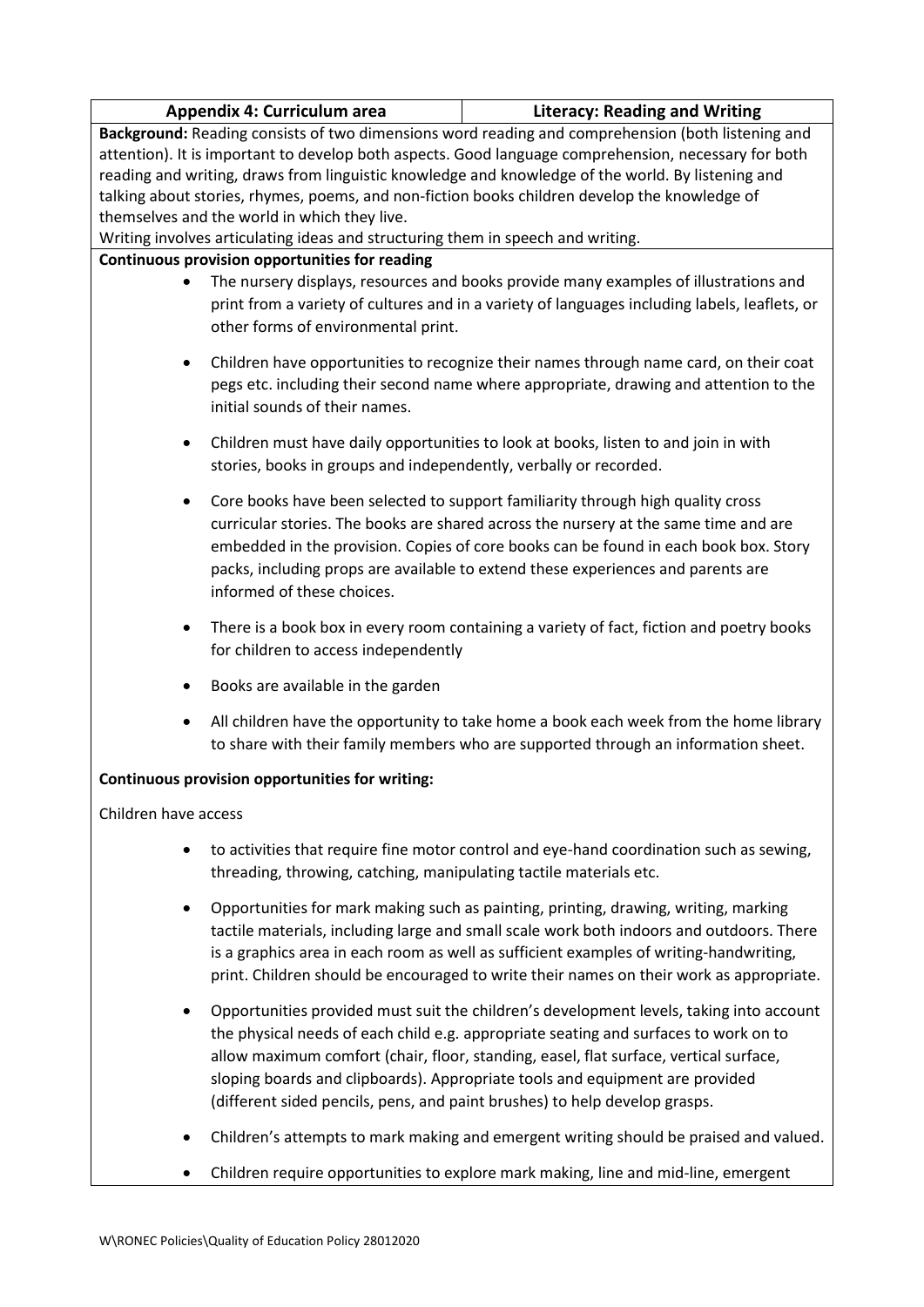writing (giving meaning to marks), letter formation, writing their own names.

 When learning to write all children require a consistent approach with a focus on lower case letter formation (upper case for initial letter in names)

#### **Group time opportunities**

- Children handle books and develop skills associated with reading: turning pages, front to back, suing pictures for clues, providing narrative, identifying features with text.
- Adults read stories and encourage child participation
- Adults initiate singing rhymes and songs

#### **Targeted opportunities**

• There are big books, stories with props, board books, noisy books and tactile books (to support a sensory approach: feel, touch, smell), which may need to be used under adult supervision.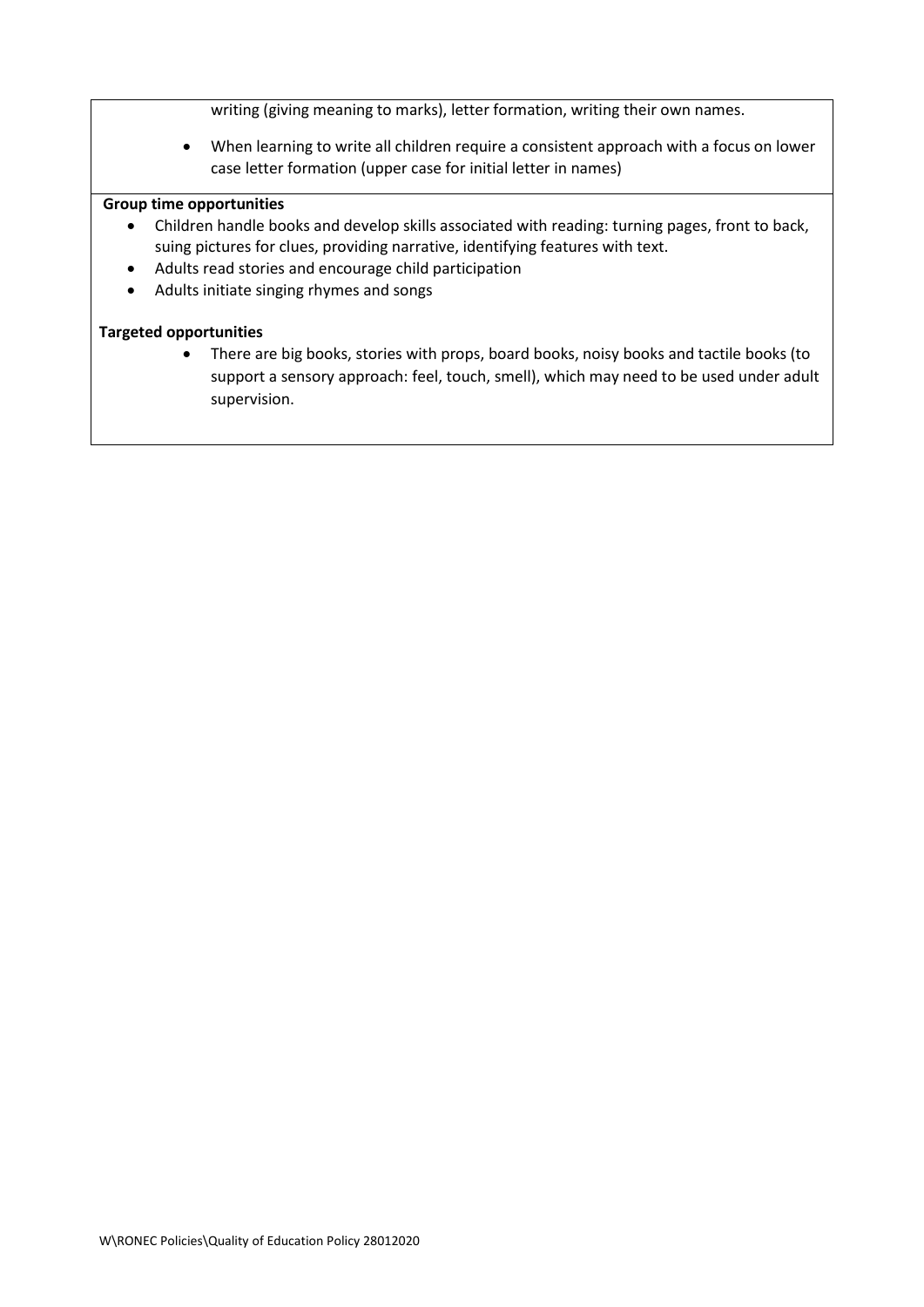| <b>Appendix 5: Curriculum area</b><br><b>Mathematics</b> |
|----------------------------------------------------------|
|----------------------------------------------------------|

#### **Background:**

Mathematics is in all areas of learning throughout the nursery both inside and outside. Mathematical experiences are available through hands on experiences to develop maths through play because it is vital for children to explore and handle maths related equipment. By the time they finish at nursery most children should be able to; use some numbers names spontaneously, recite numbers 1-10 in order, represent numbers identify how many objects are in a set, begin to match numeral to quantity, compare 2 groups of objects, show an interest in number problems, show an interest in representing numbers, recognize numbers 1-5.

Mathematically, the areas of shape and space are about developing visualising skills and understanding relationships, such as the effects of movement and combining shapes together, rather than just knowing vocabulary. Spatial skills are important for understanding other areas of maths and children need structured experiences to ensure they develop these. It is important to focus is on actively exploring spatial relations and the properties of shapes, in order to develop mathematical thinking. This section is concerned with developing the two aspects of spatial awareness and shape awareness, with some progression identified within each.By the time they finish at nursery most children should be able to: use mathematical names for flat 2D shapes and some solid 3D shapes, use positional language e.g. up, over, behind, besides, talk about shapes of everyday objects, play with shapes and make arrangements with objects, including patterns, begin to order 2 or 3 items by length or height.

#### **Continuous provision opportunities:**

Staff can help develop spatial awareness skills by providing opportunities for children

- To fit things together and take them apart
- By rearranging and reshaping objects and retaining features through the transformation
- Using inset boards, jigsaw puzzles and construction kit
- Block play and shapes
- Playing with sand and water, where children can fill, empty, shift, enclose and post on which to base conceptual thinking and introduce maths language.
- Observational skills are very essential and children can be taught how to 'look'. By developing close attention to detail children become aware of the differences and similarities.
- Staff teach classification sills through providing opportunities for children to sort and match. This can help children to understand the concept of 'same' and 'different'. Staff encourage consolidation of this skill by providing opportunities for children to group categories independently.
- Staff teach seriating skills (ordering) by providing opportunities for children to order items in a logical order e.g. by height, weight and age. Children need to make comparisons when the play with materials. In addition they will need to match one ordered set of objects to another; therefore staff have to make these opportunities available.
- Number skills are developed through the enjoyment of action rhymes and songs, by counting objects (chanting), by providing opportunities for 1:1 correspondence and y comparing amounts. Children should be encouraged to create symbols and marks to represent number.
- Children are provided with opportunities to add and subtract items from a group.

- Playing counting games e.g. guess the shape/number, find the shape/number etc.
- Singing number and shape songs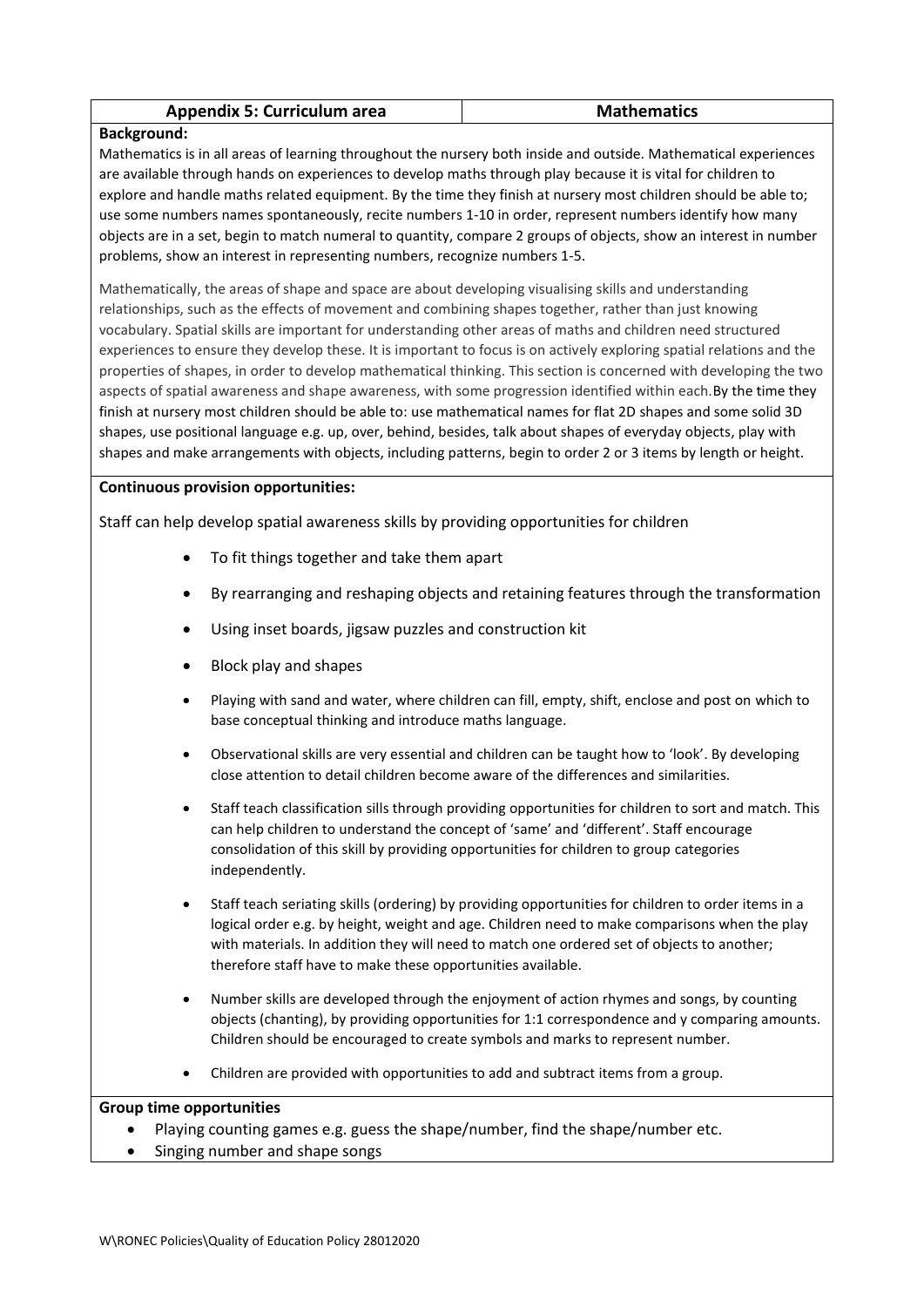|  | <b>Appendix 6: Curriculum area</b> | <b>Understanding the World</b> |
|--|------------------------------------|--------------------------------|
|--|------------------------------------|--------------------------------|

**Background:** Understanding the world provides opportunities for children to become independent thinkers. It is very important for children to explore their immediate environment, make connections and extend their knowledge and understanding of the wider world. It involves guiding children to make sense of their physical world and their community through opportunities to explore, observe and find out about people, places, technology and the environment.

The nursery ensures that children have access to a wide range of curriculum related resources to build on what they already know, can do and have experienced. We want an environment that inspires children to show curiosity, awe and wonder, enables them to explore using all their senses and provides opportunities to work alone, alongside and with others.

The nursery ensures that children have adults who are sensitive to individual needs allowing independent exploration, observing and responding to them when they would benefit from support, providing time, space, skills and resources to complete projects successfully.

#### **Continuous provision opportunities:**

- mud kitchen
- home corner
- family fun days
- visits to the local community
- wet weather wardrobe
- pets
- exploration area
- forest school
- swimming
- ICT- torches, talking buttons
- dough making
- growing area etc.
- celebration festivals such as Diwali, Chinese New Year, Christmas, Easter, Black History Month
- visits to places of worship such as the Temple and church
- visit the farm
- use of real tools
- forest school

- reading stories
- Opportunities to talk about different occupations and celebrations
- Talking about the weather